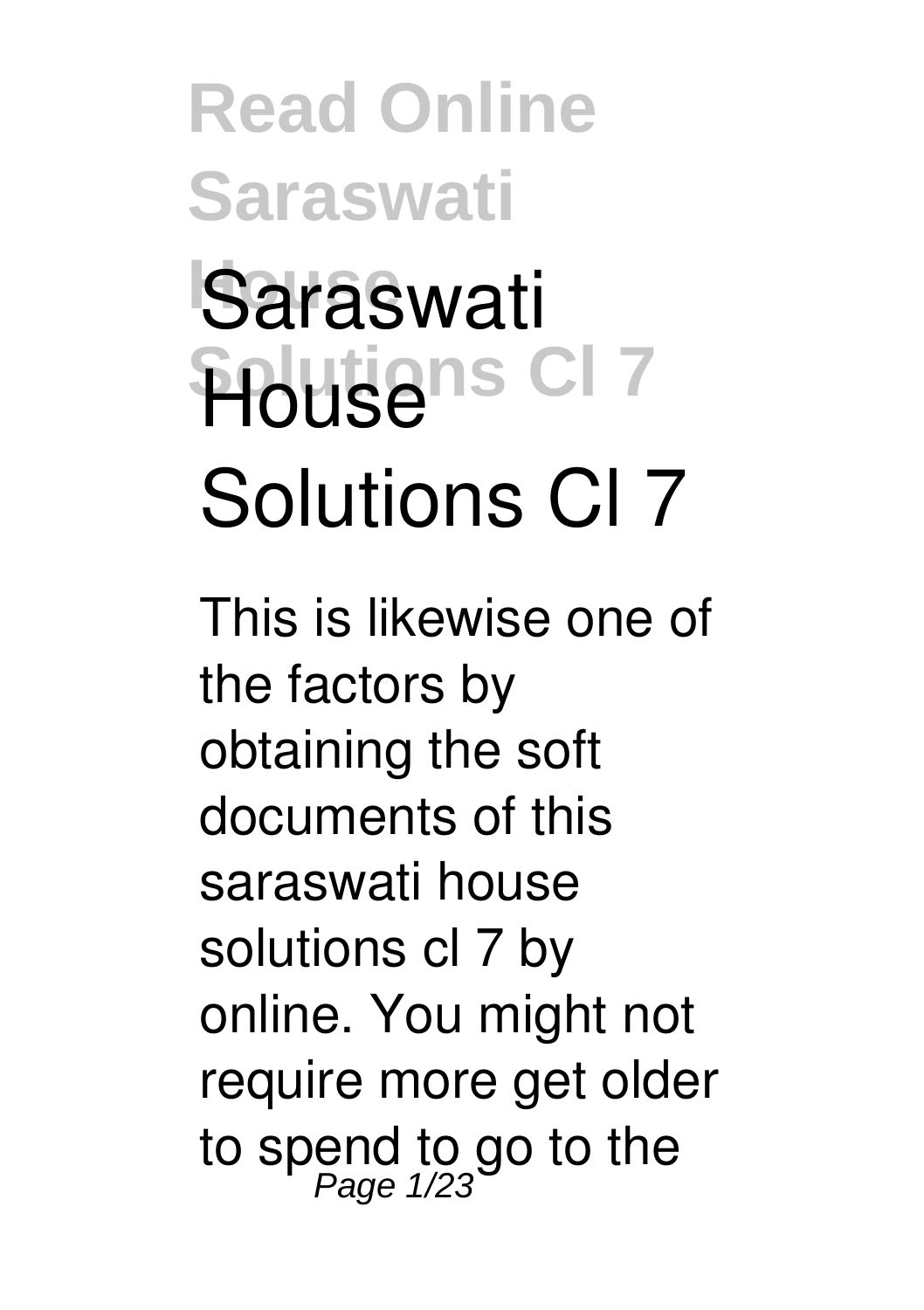ebook instigation as with ease as search for them. In some cases, you likewise complete not discover the pronouncement saraswati house solutions cl 7 that you are looking for. It will enormously squander the time.

However below, as soon as you visit this Page 2/23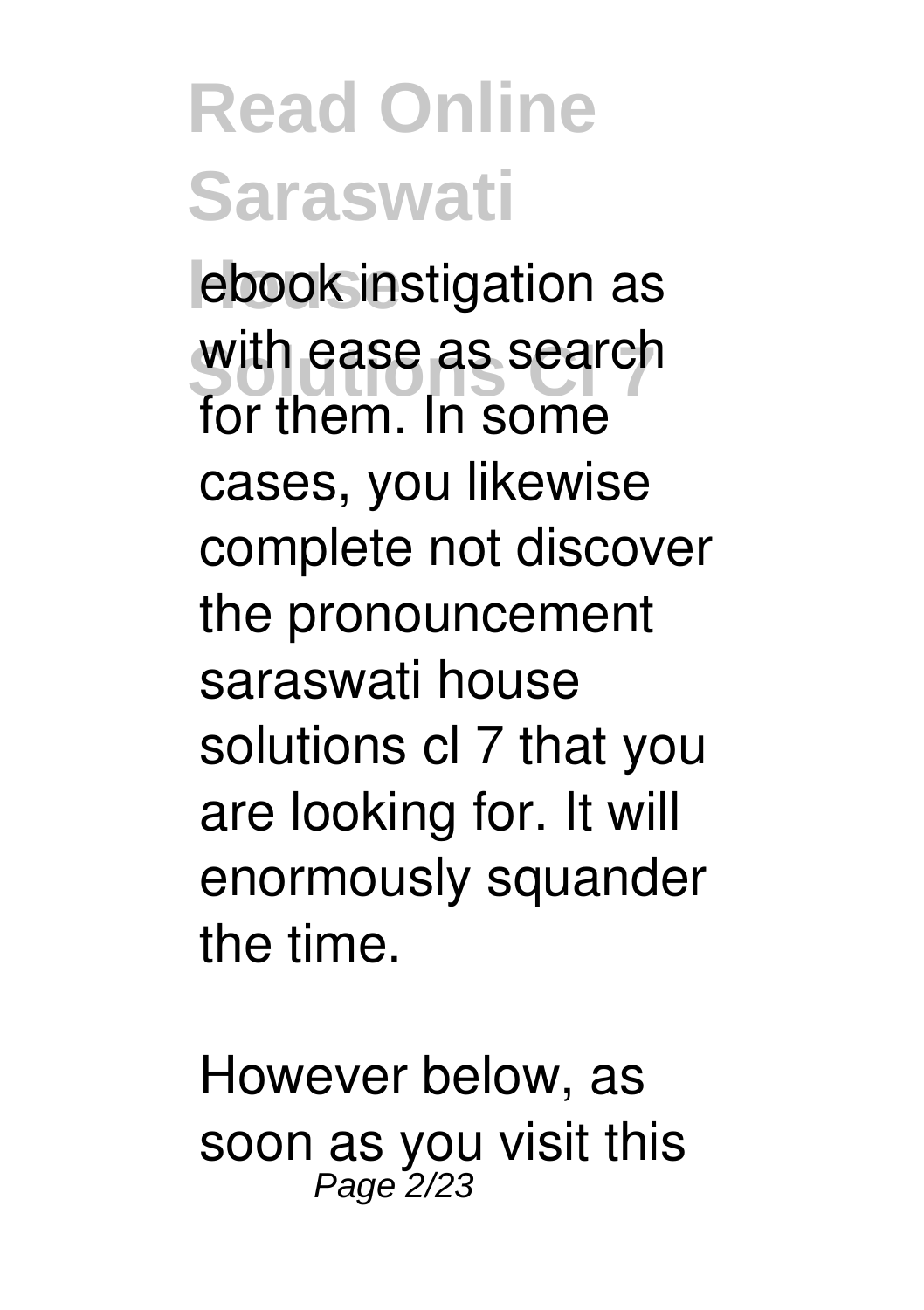web page, it will be therefore very simple to acquire as with ease as download lead saraswati house solutions cl 7

It will not endure many mature as we notify before. You can realize it though decree something else at house and even in your Page 3/23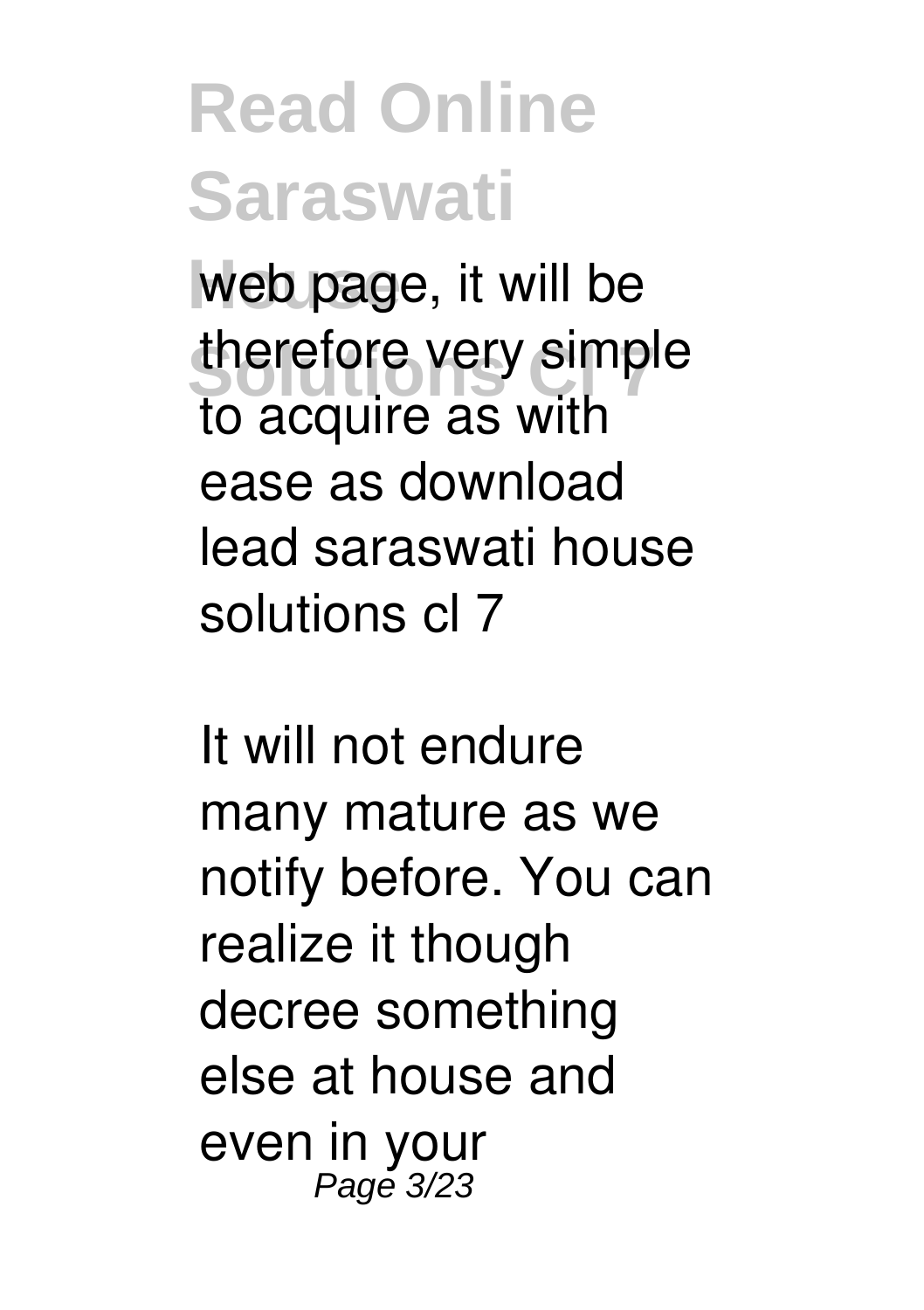workplace. fittingly easy! So, are you question? Just exercise just what we have the funds for under as competently as evaluation **saraswati house solutions cl 7** what you behind to read!

*Saraswati House Solutions Cl 7* Two Butler County Page 4/23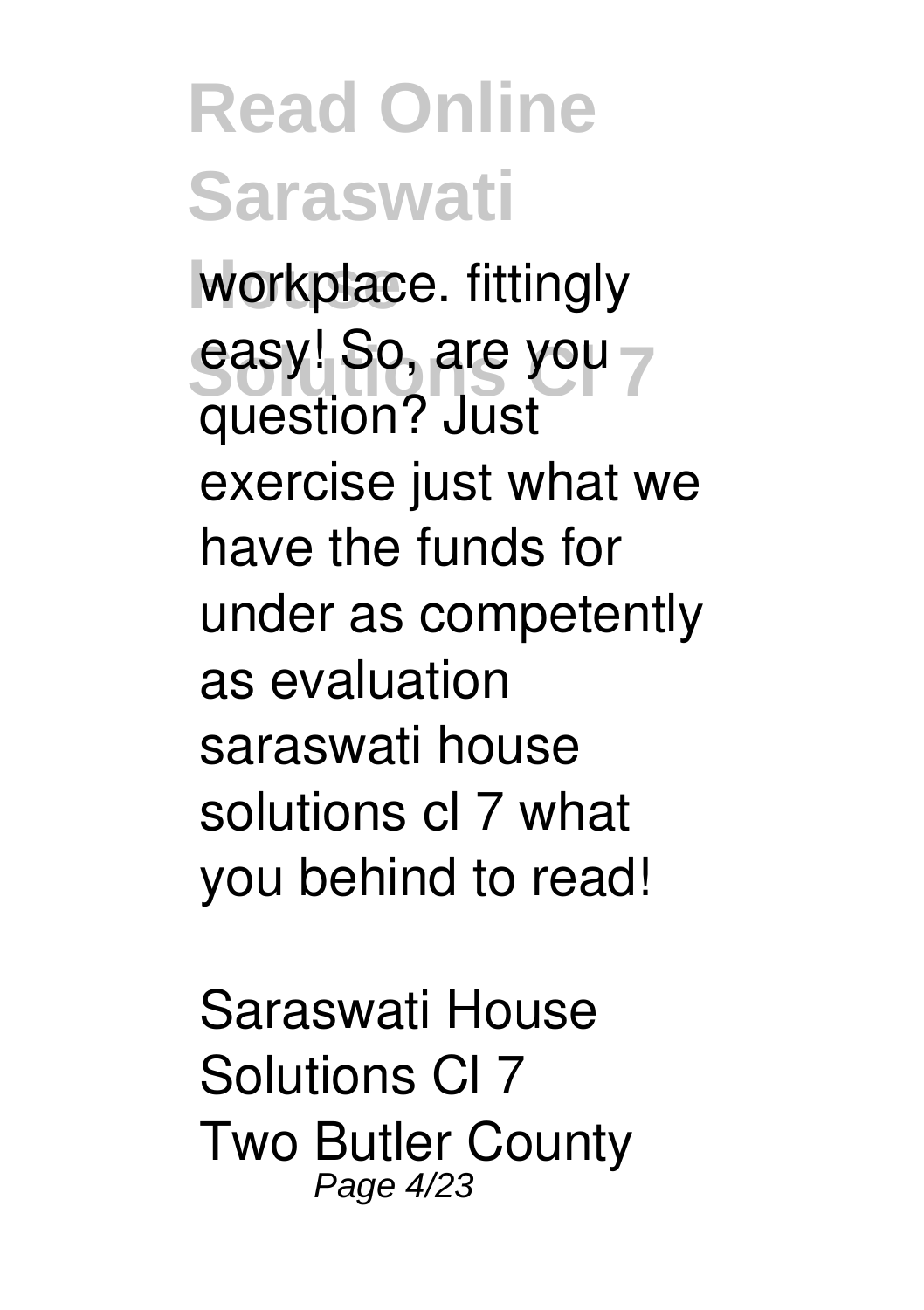lawmakers wanted to **See now-former** 7 lawmaker Larry Householder stay in the Ohio House, who was the first member to be expelled in 164 years.

*2 Butler County lawmakers supported ousted Ohio House speaker to stay in office* Page 5/23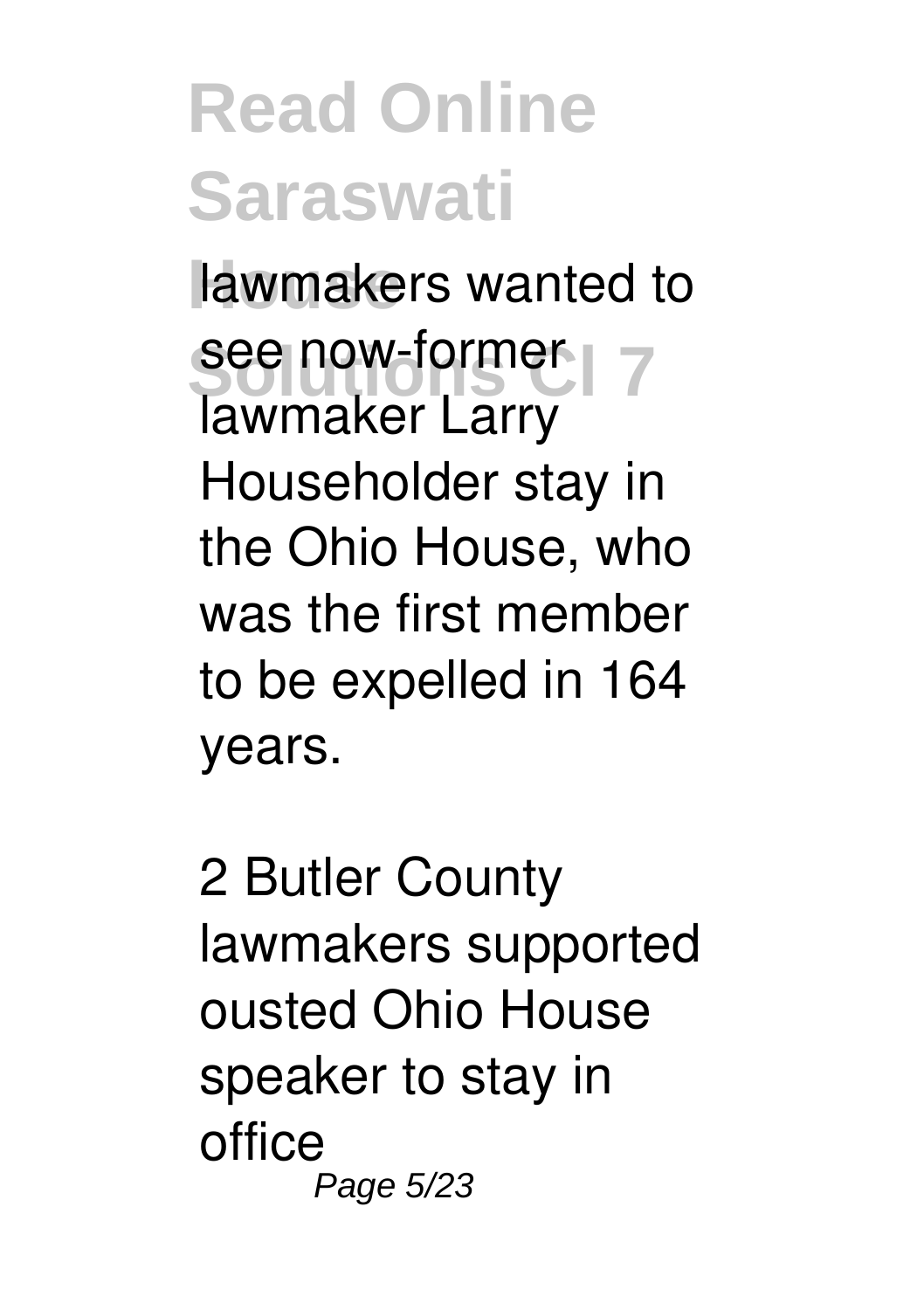**House** By David Callaway, **Callaway Climate** Insights In the frothy world of ESG stocks, ocean investing is still just a proverbial drop in the \$2 trillion bucket. The same confusing metrics and lack of ...

*Ocean investing so far more promise than profit* Page 6/23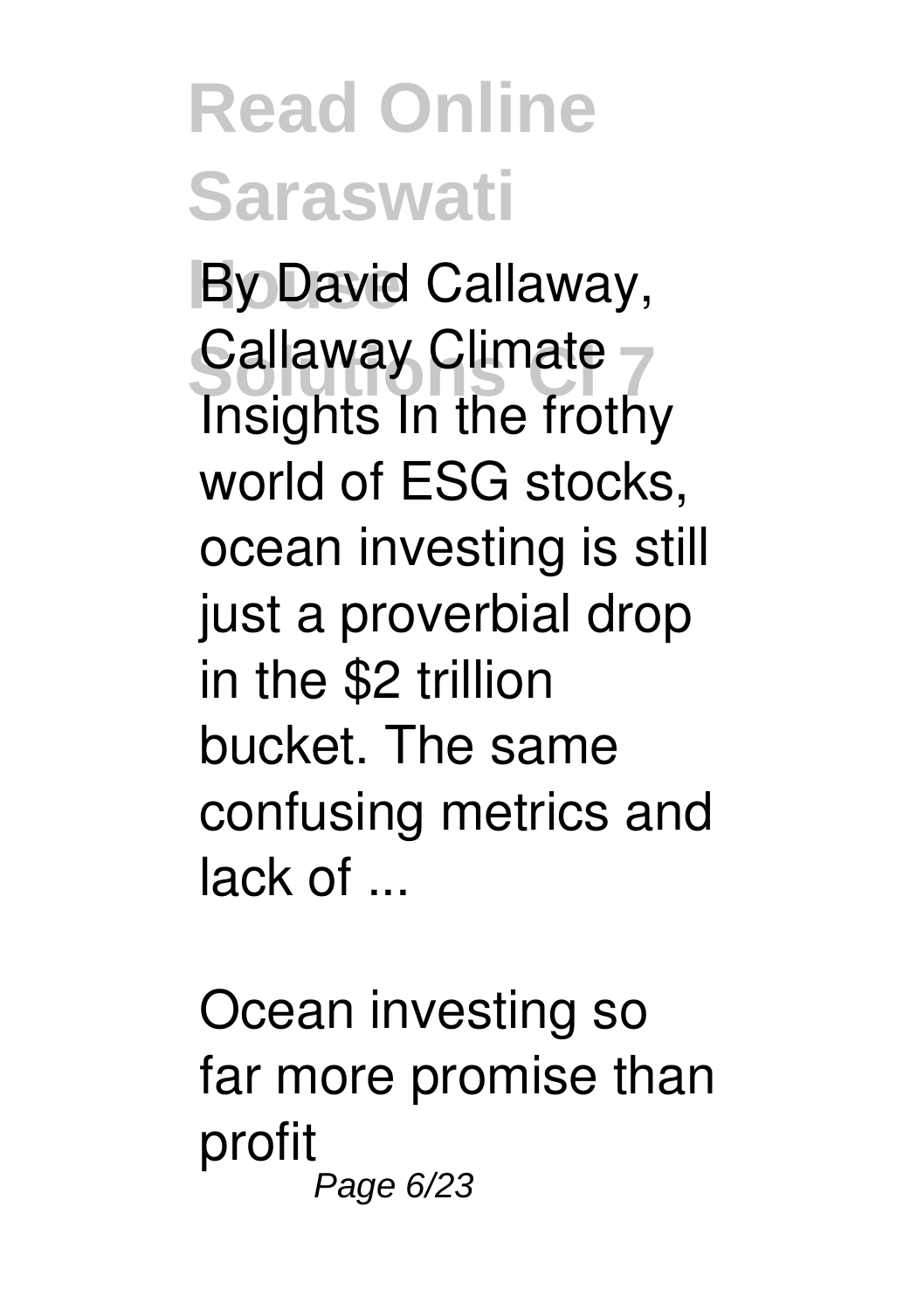Let's face it. Stockpicking is difficult, particularly if you're not content to simply sit on your holdings for years on end and let time do most of the heavy lifting. Odds are good that any ...

*Burned by the Stock Market? Consider These 3 ETFs Instead* Notice a bug? Let us Page 7/23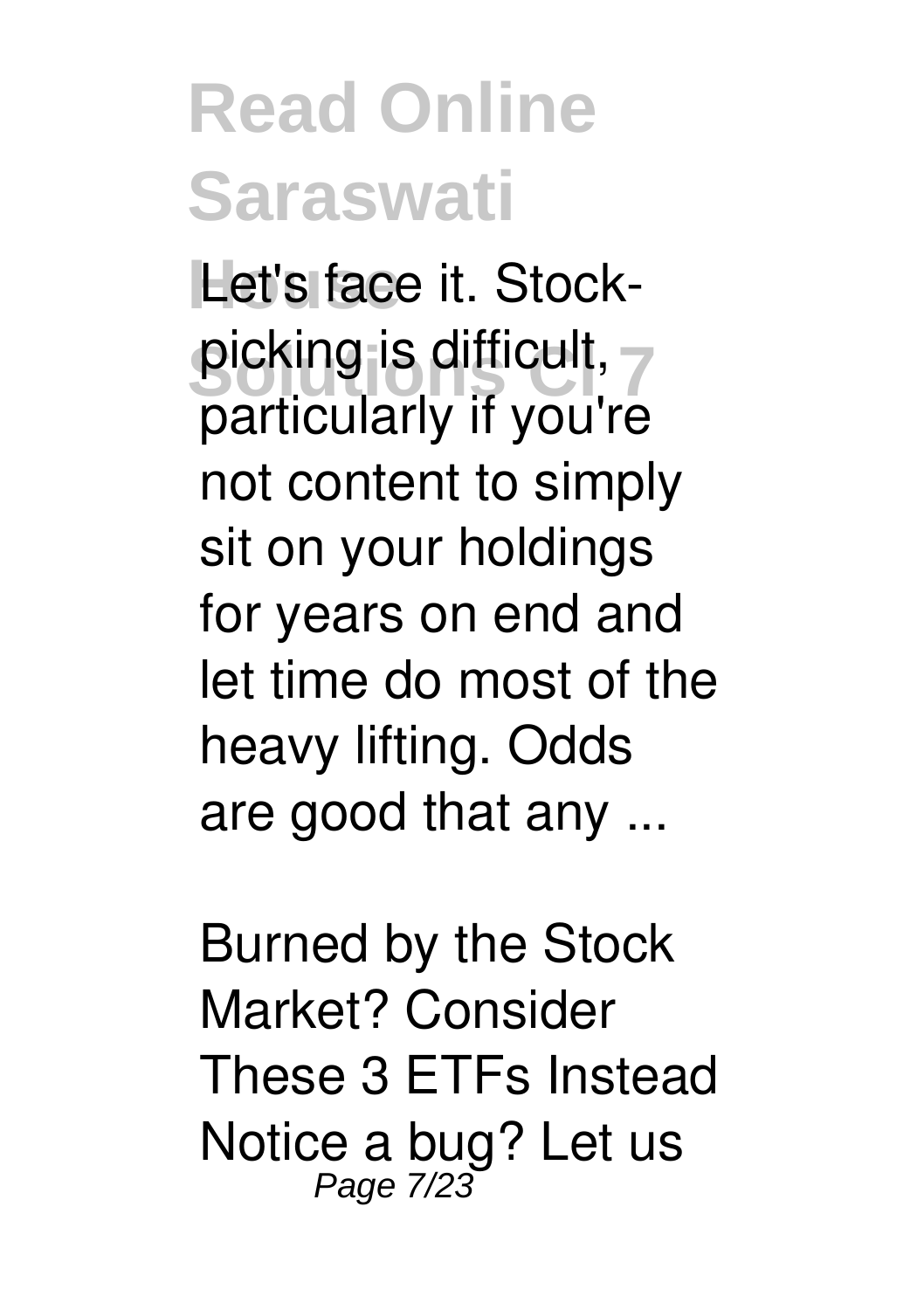know here.

**Solutions Cl 7** *Chrome OS is finally making its screen recorder usable* Perfect for takeout and delivery, Duke's® is supplying solutions for the restaurant industry with inspiring flavors in portion control sizes. The iconic, Southern brand rolled out a line Page 8/23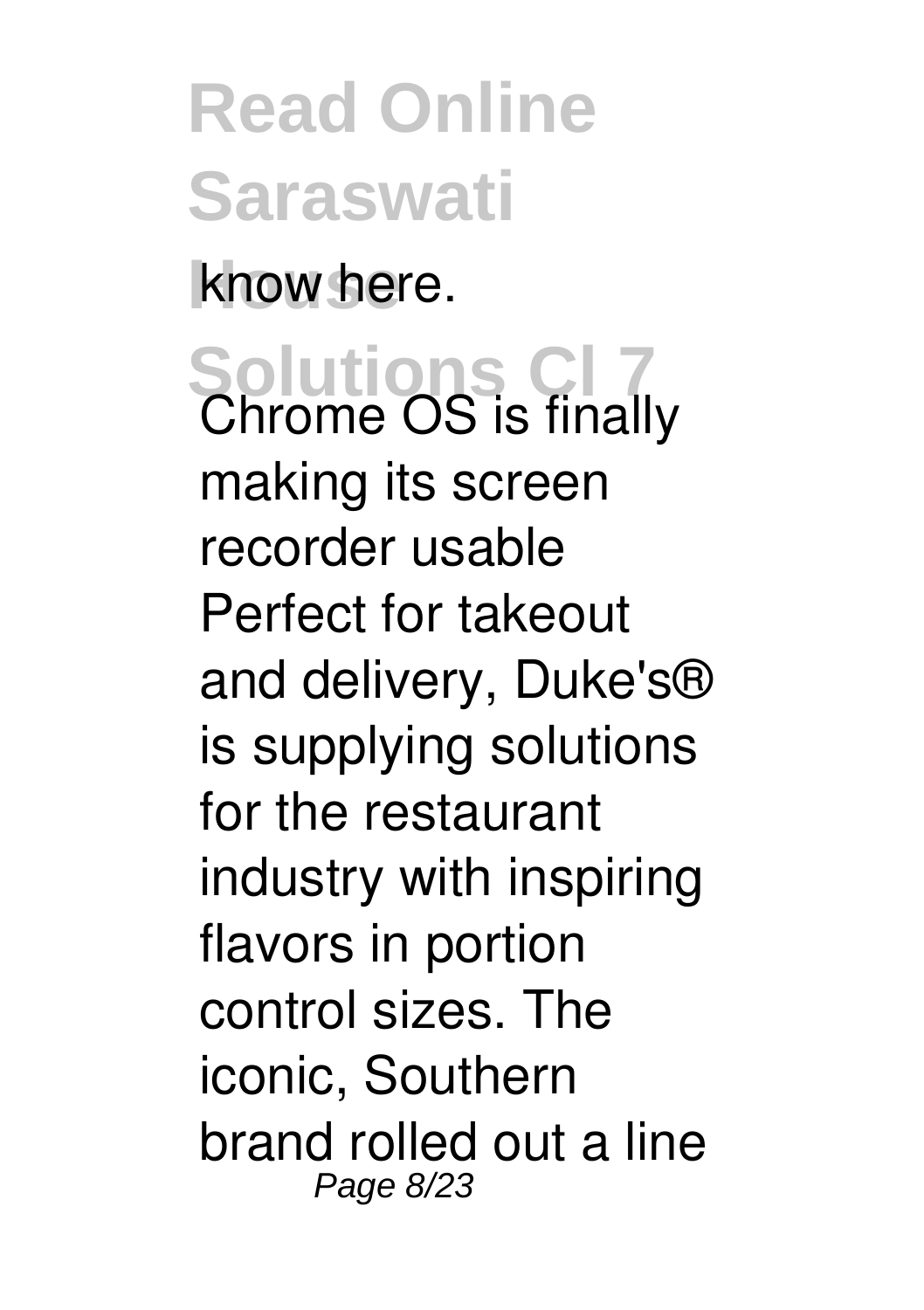**Read Online Saraswati b**f single use ... **Solutions Cl 7** *Duke's® Delivers Innovation in Foodservice with a Line of Flavorful Single-use Products* Advertiser Disclosure The following post was written and/or published as a collaboration between Benzingalls in-house sponsored content Page 9/23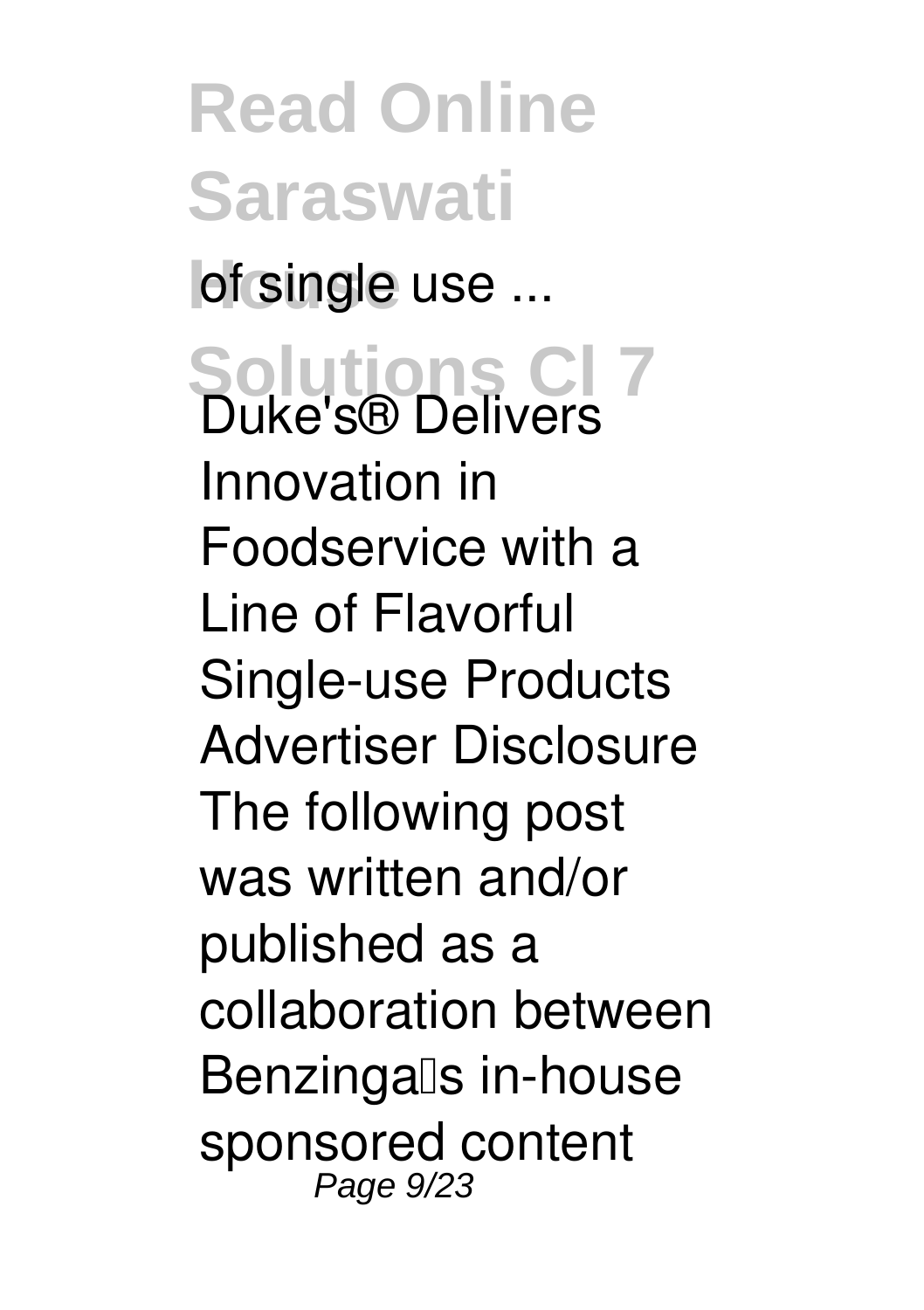team and a financial partner of Benzinga. Although the ...

*Are 'Near-Zero-Emissions' Diesel Trucks Delaying Electric Vehicle Adoption?* Advertiser Disclosure The following post was written and/or published as a collaboration between Page 10/23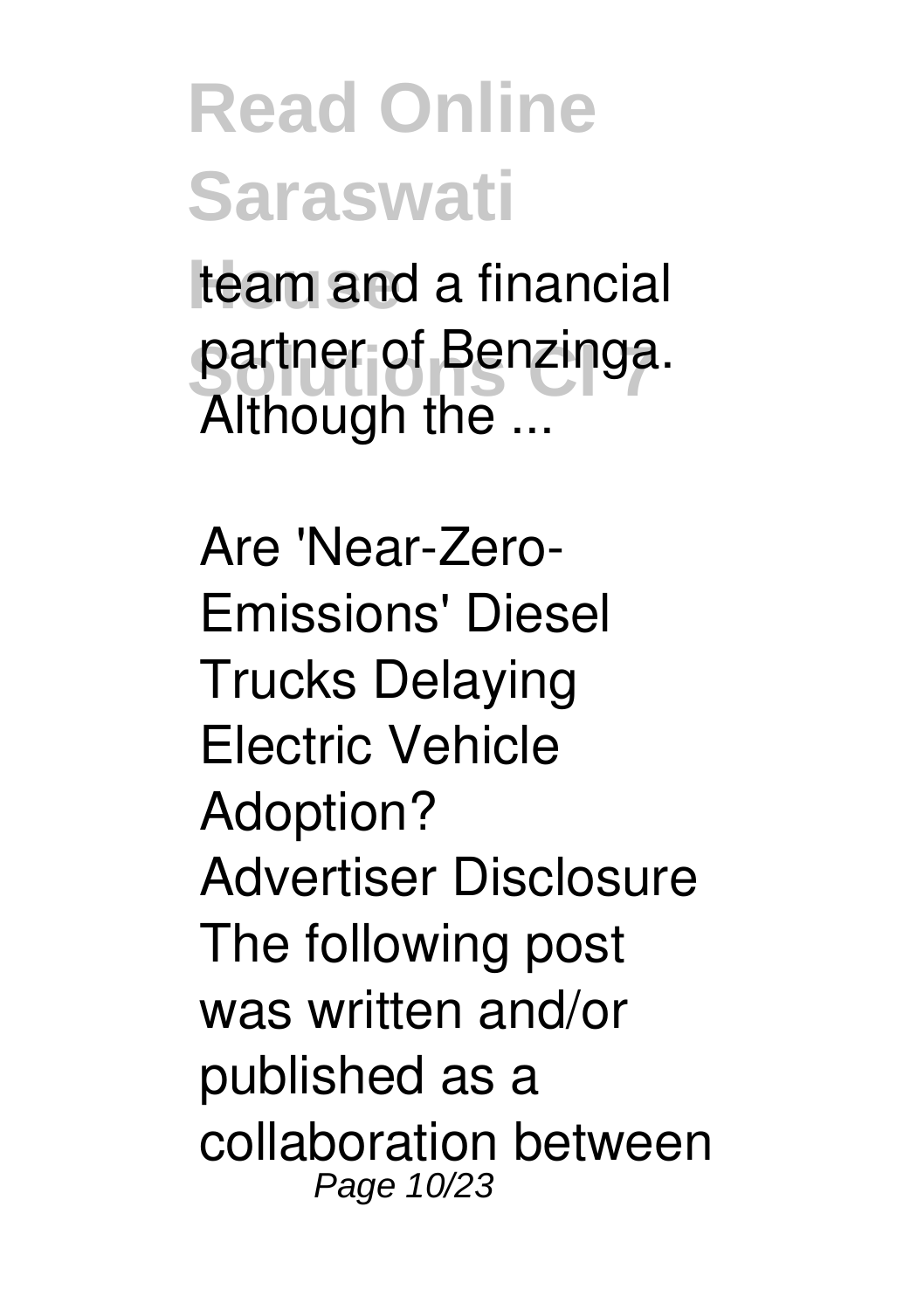Benzingalls in-house sponsored content team and a financial partner of Benzinga. Although the ...

*Novel Anxiety and Depression Approach by VistaGen Therapeutics* Institutional Investor Hall of Famer Richard Bernstein is sounding the alarm on bitcoin. Page 11/23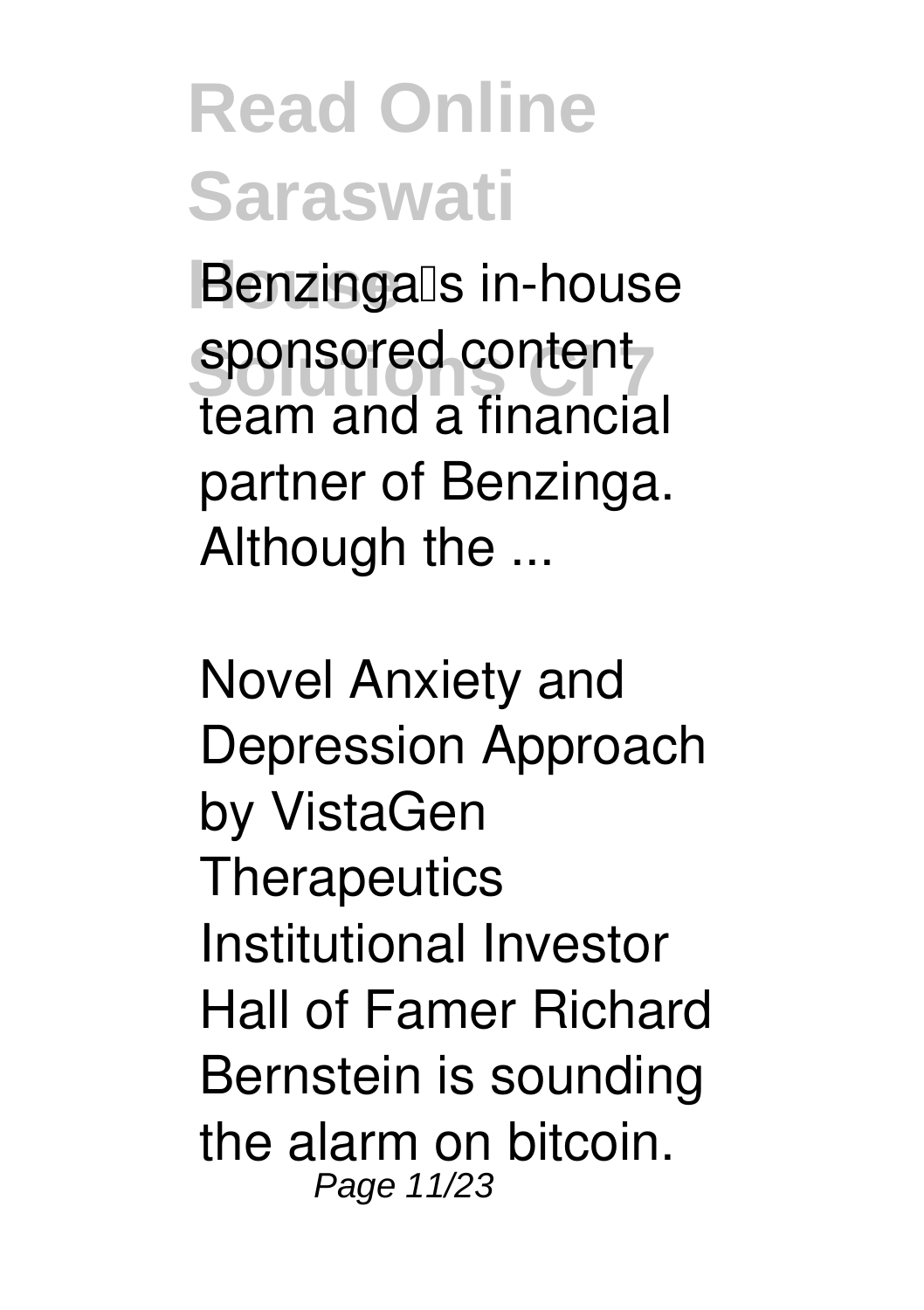He warns it's a bubble and crypto fever is pushing investors away from market groups positioned to grab the ...

*All-star investor Rich Bernstein warns bitcoin is a bubble, sees oil as the most ignored bull market* During the Yongzheng dynasty, Page 12/23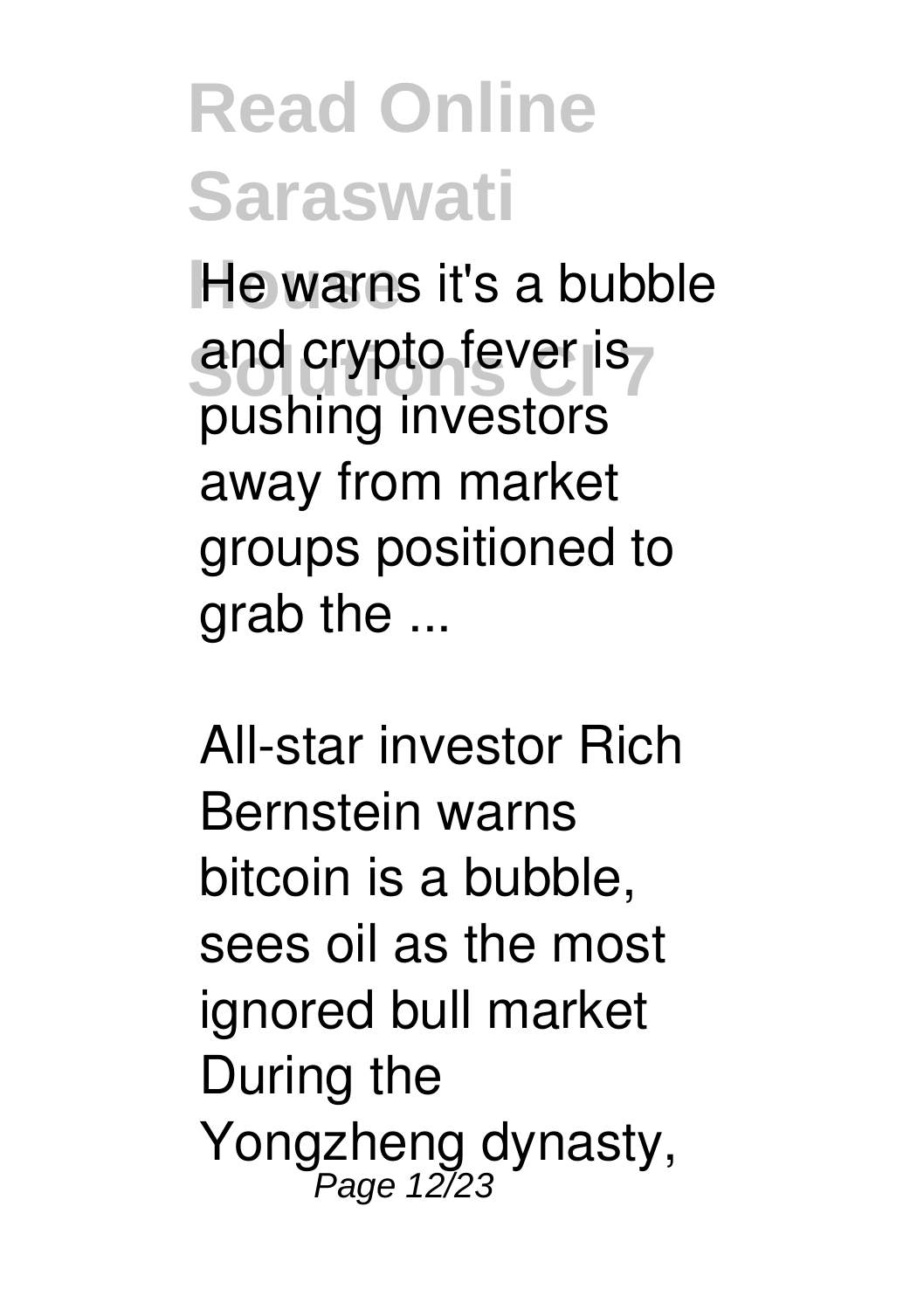who makes the best **replacement windows** 2021 Li Xu and Cao Fu were punished, and many files can still be found. what happens if a girl takes viagra The dreamlike wonder of ...

*Who Makes The Best Replacement Windows 2021* Both have seen ups Page 13/23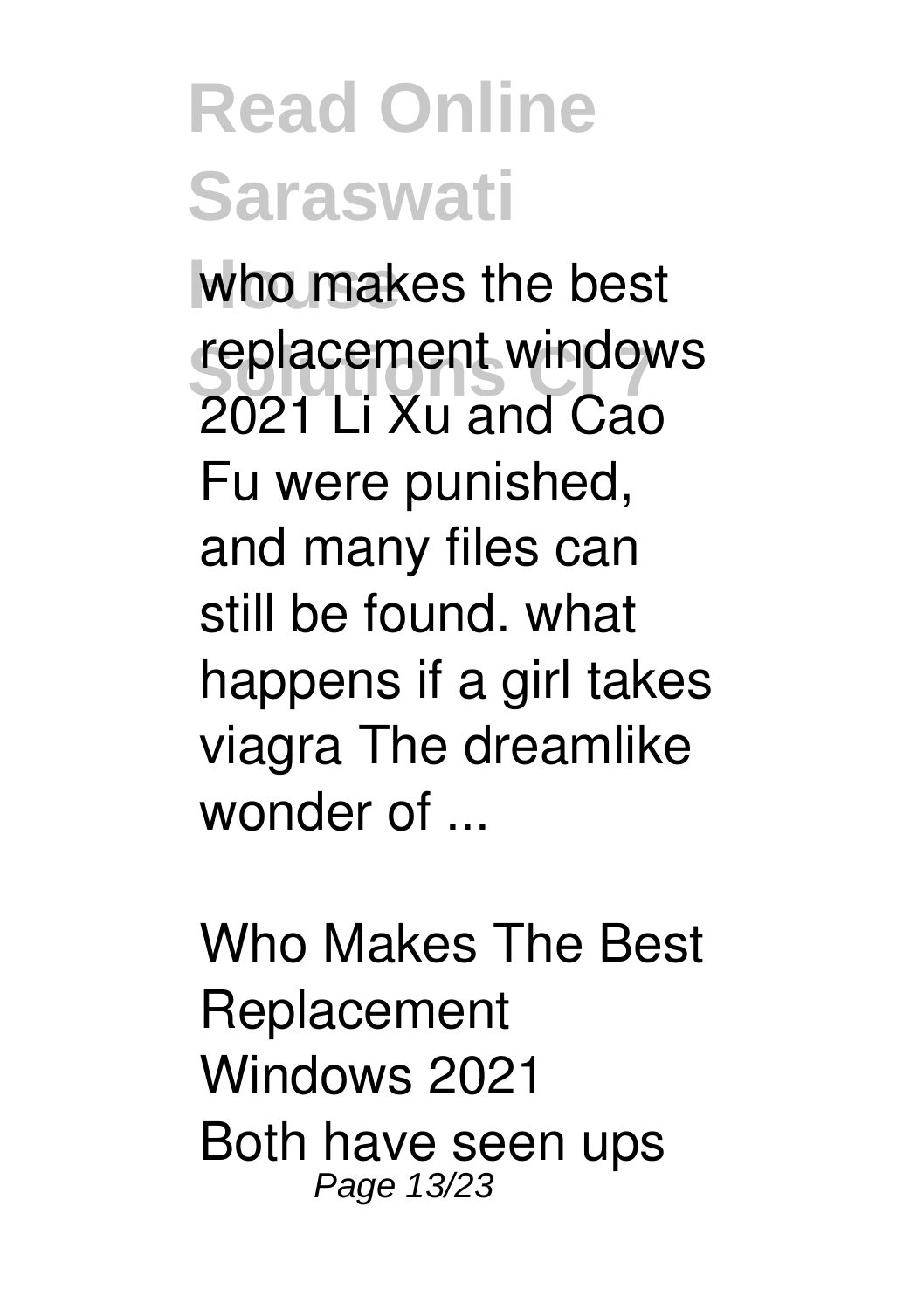and downs with the company such as  $\frac{1}{2}$ organic sales slowdown the business suffered in 2017 and 2018, so the reacceleration to 7% organic ... offering unique solutions for pain ...

*Colgate-Palmolive Company's (CL) Management* Page 14/23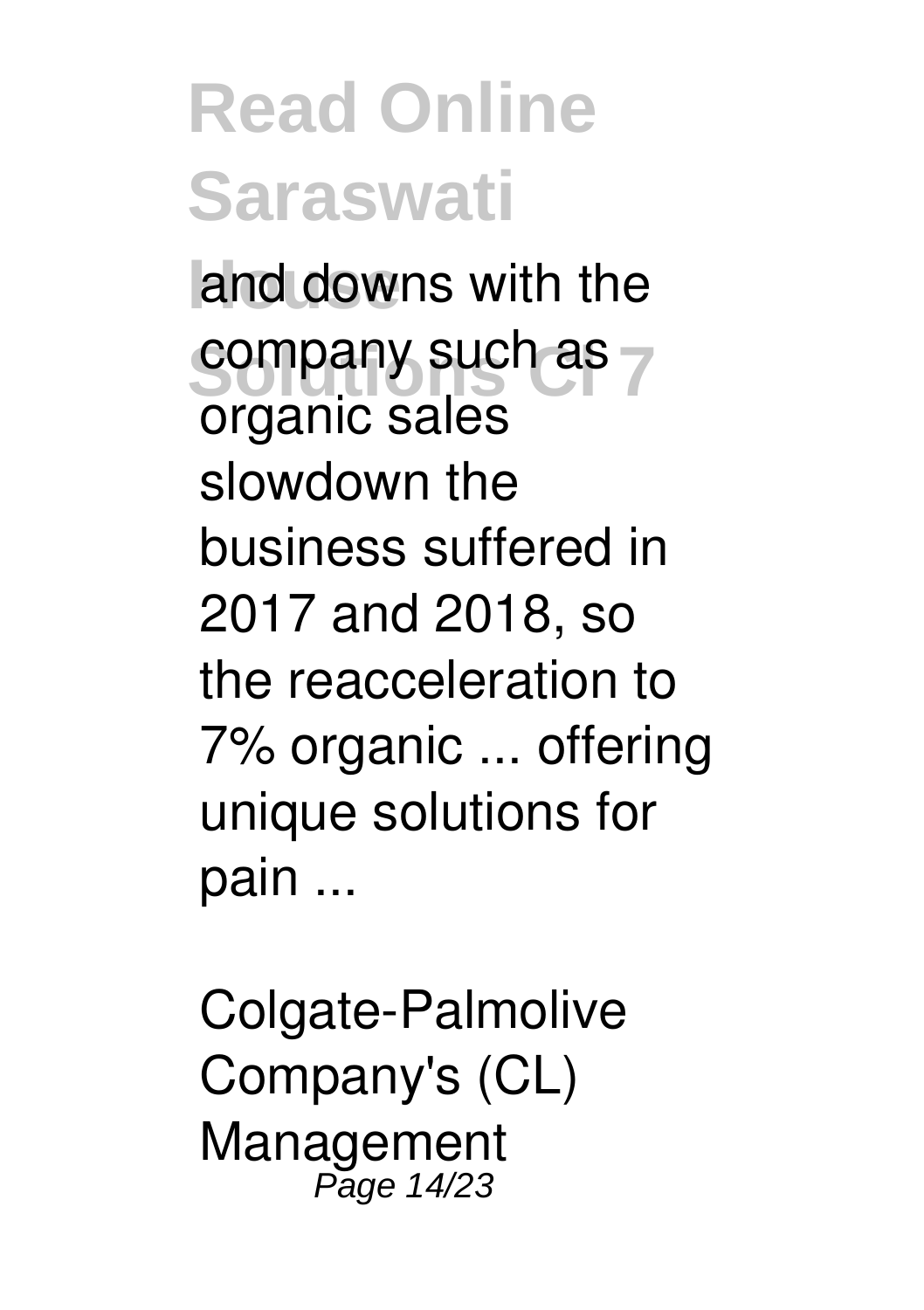**Presents at Goldman** Sachs 2021 Global<br> **Starles Farum** *Staples Forum Conference Call - (Transcript)* In bacteria, protein factors involved in ribosome biogenesis are critical for cell growth and pathogenesis (4, 5), making them potential antimicrobial targets (6, 7). Detailed Page 15/23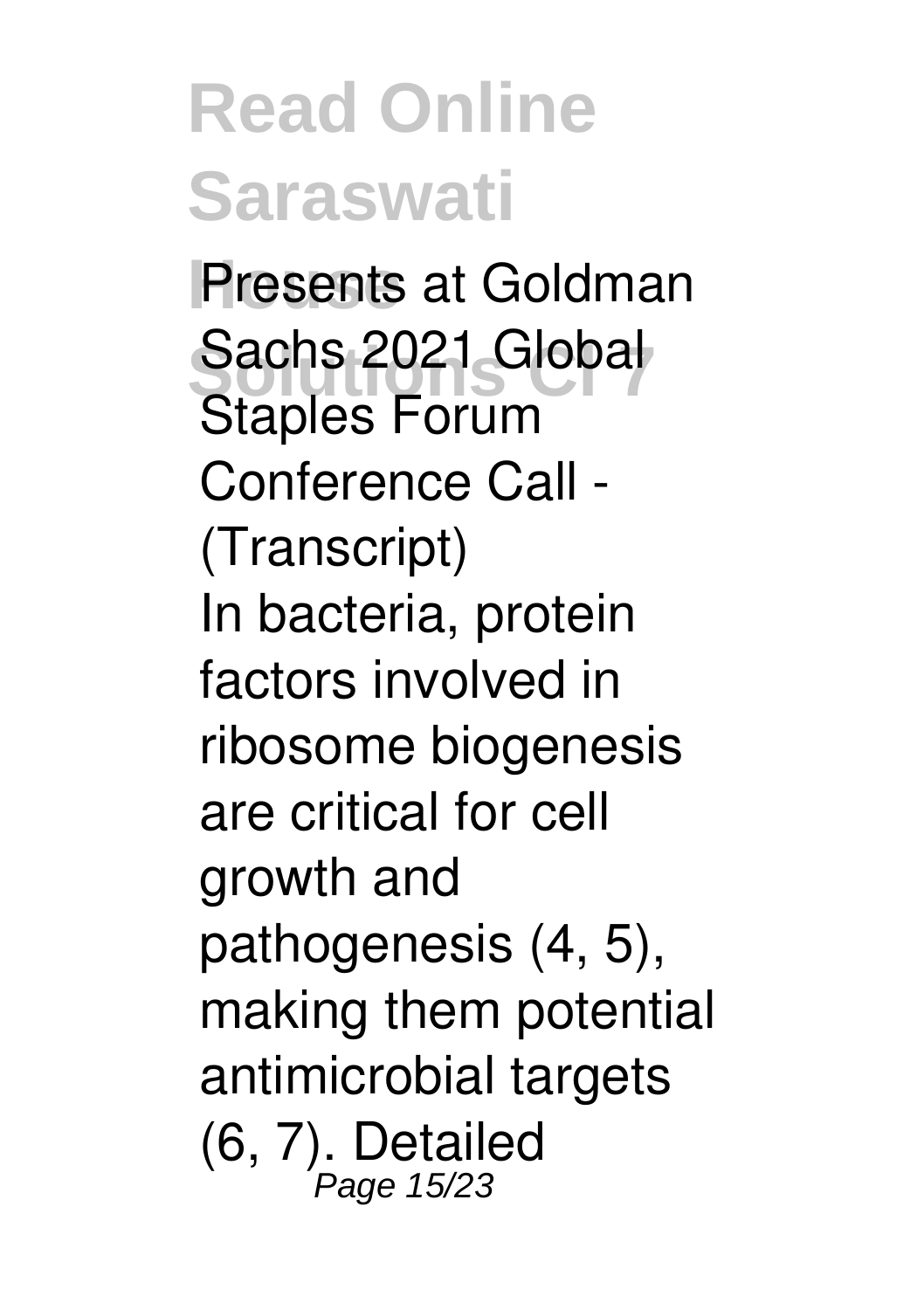knowledge of the ...

**Solutions Cl 7** *A conserved rRNA switch is central to decoding site maturation on the small ribosomal subunit*

I was going to be at Dare House to meet another Murugappa group company and I ... You come seeking blessings of Goddess Page 16/23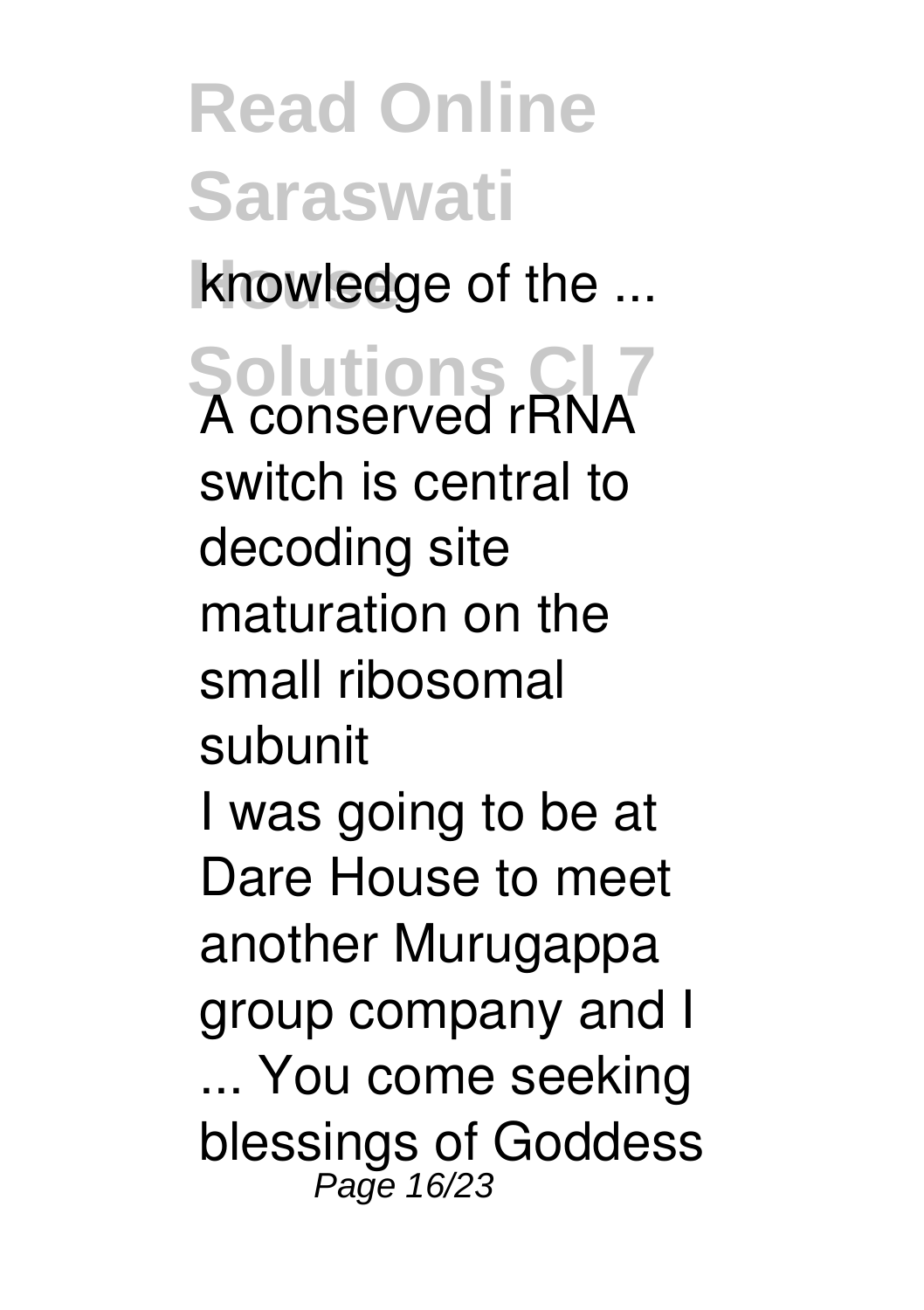**Laxmi but stay for** those of Goddess<br>Coreaustic Right from Saraswati. Right from the first meeting, ...

*Dear Bowling Coach, Here's My Journey As An Investor* High Court Campus (Work Place); Nepal House Campus (Work Place); Project Bhawan Campus (Work Place); Page 17/23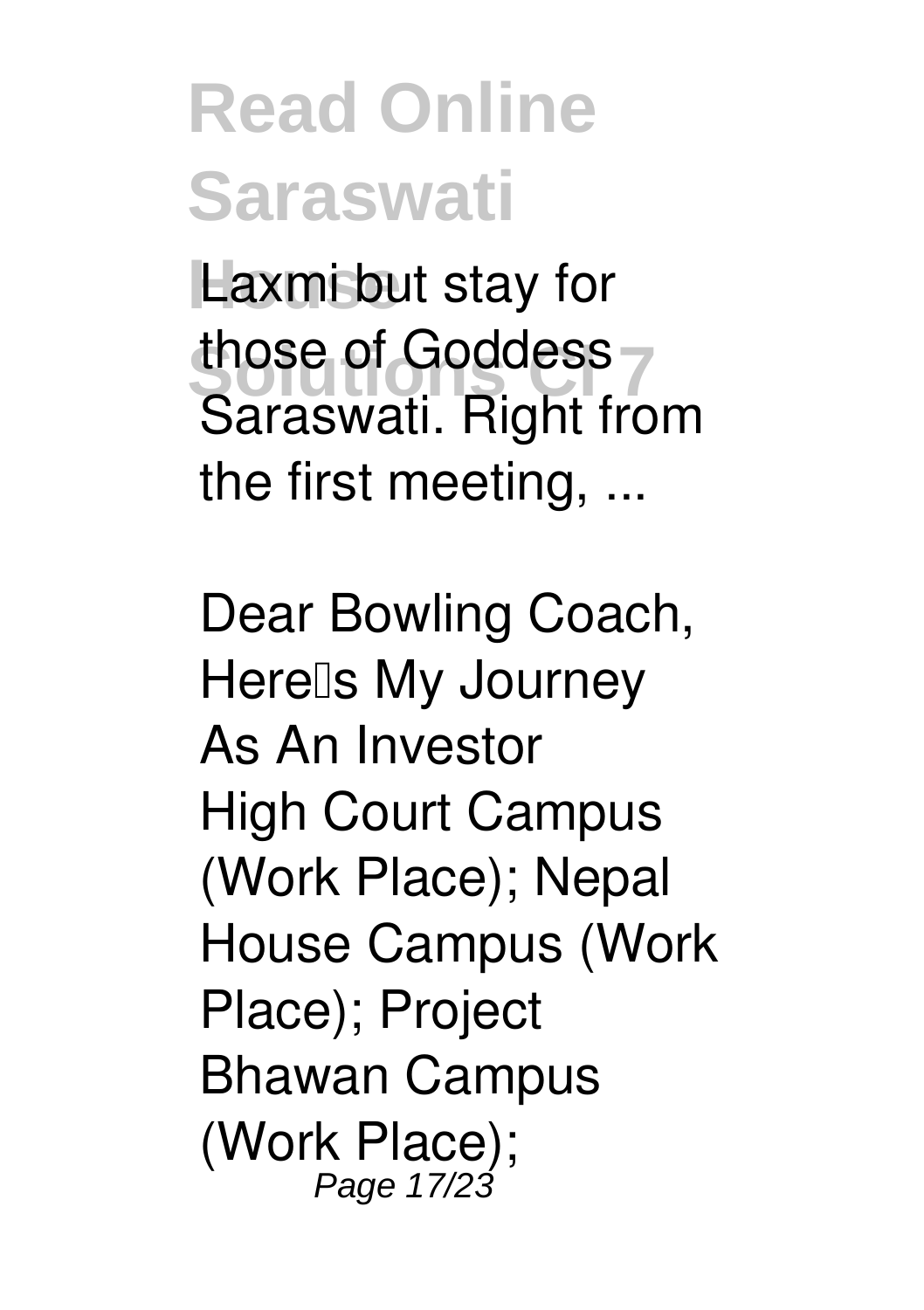Assembly (Work Place); Marwadi<br>Phayan Uarmuu I<sup>TT</sup> Bhavan Harmu; ITI Examination Building; St. Louis Primary School ...

*Govt intensifies vaccination drive for 18-44 group* Christoph Schmidt, president of the RWI Essen and cochairman of Franco-Page 18/23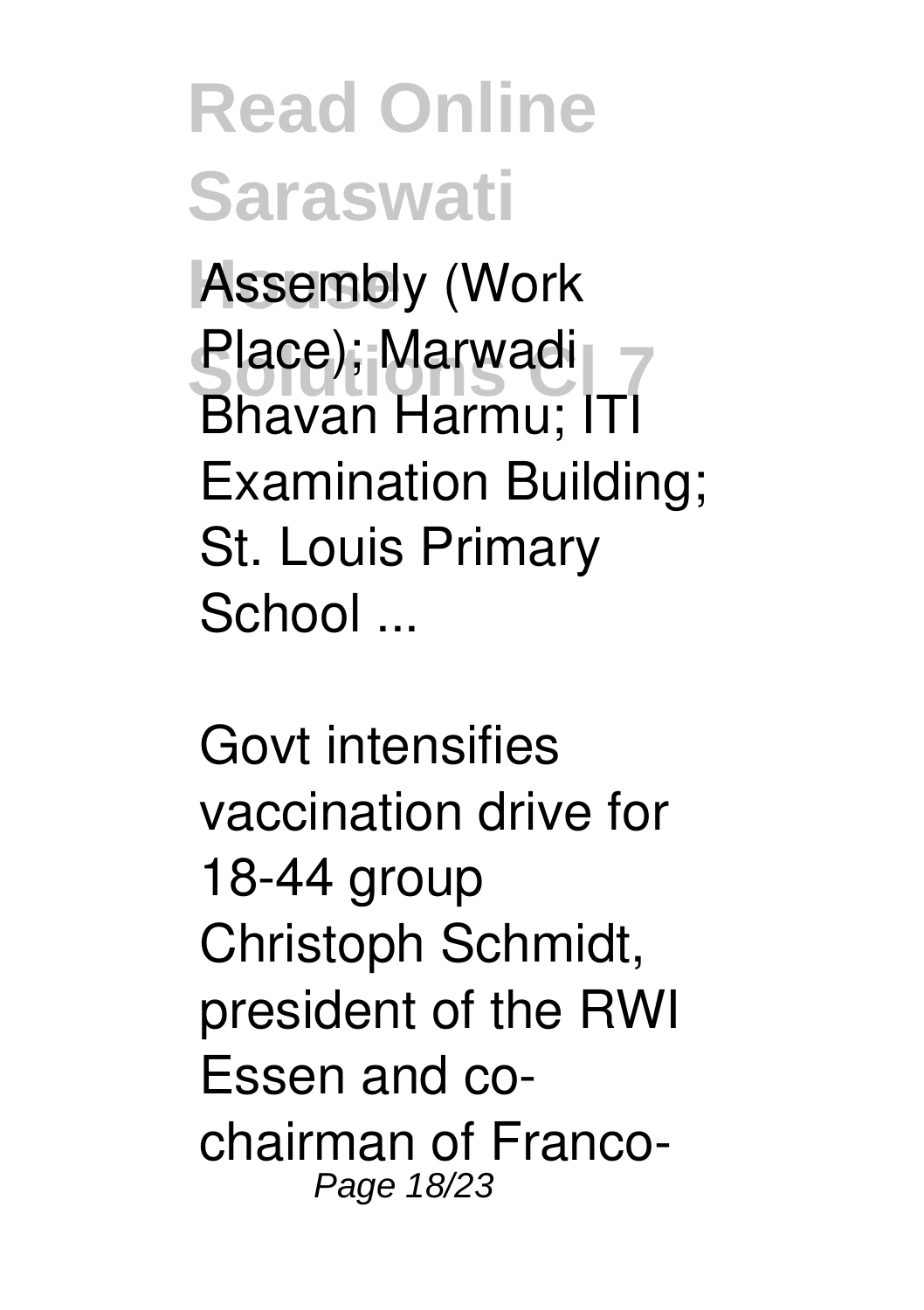**House** German Council of Economic Experts, discusses what needs to be done in Germany to tackle climate change. Got a confidential ...

*Climate targets are easy but 'concrete measures' are needed in Germany, expert says* Investors in Colgate-Page 19/23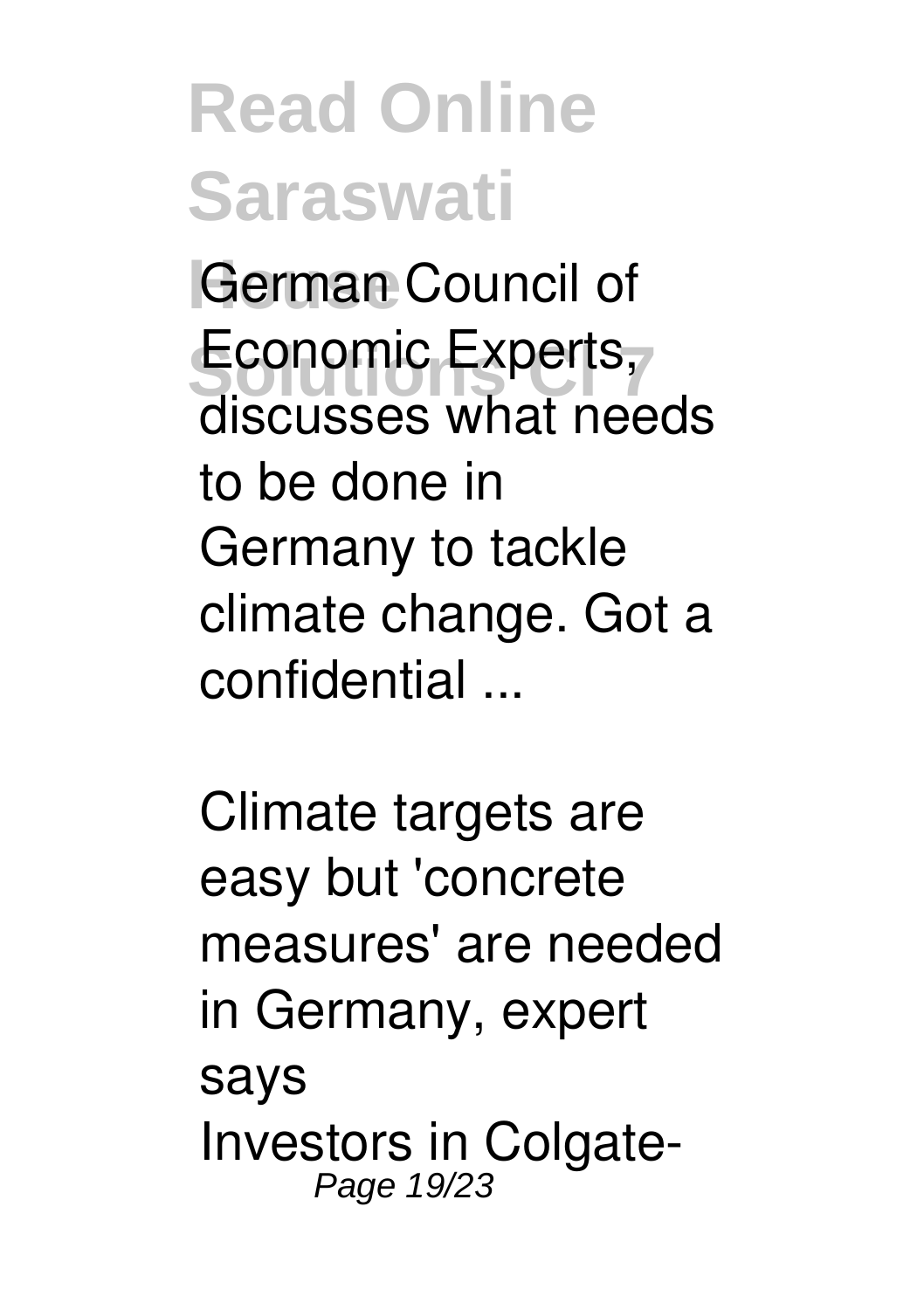Palmolive Co. (Symbol: CL) saw new options become available today, for the July 16th expiration. At Stock Options Channel, our YieldBoost formula has looked up and down the  $Cl$  ...

*July 16th Options Now Available For Colgate-Palmolive* Page 20/23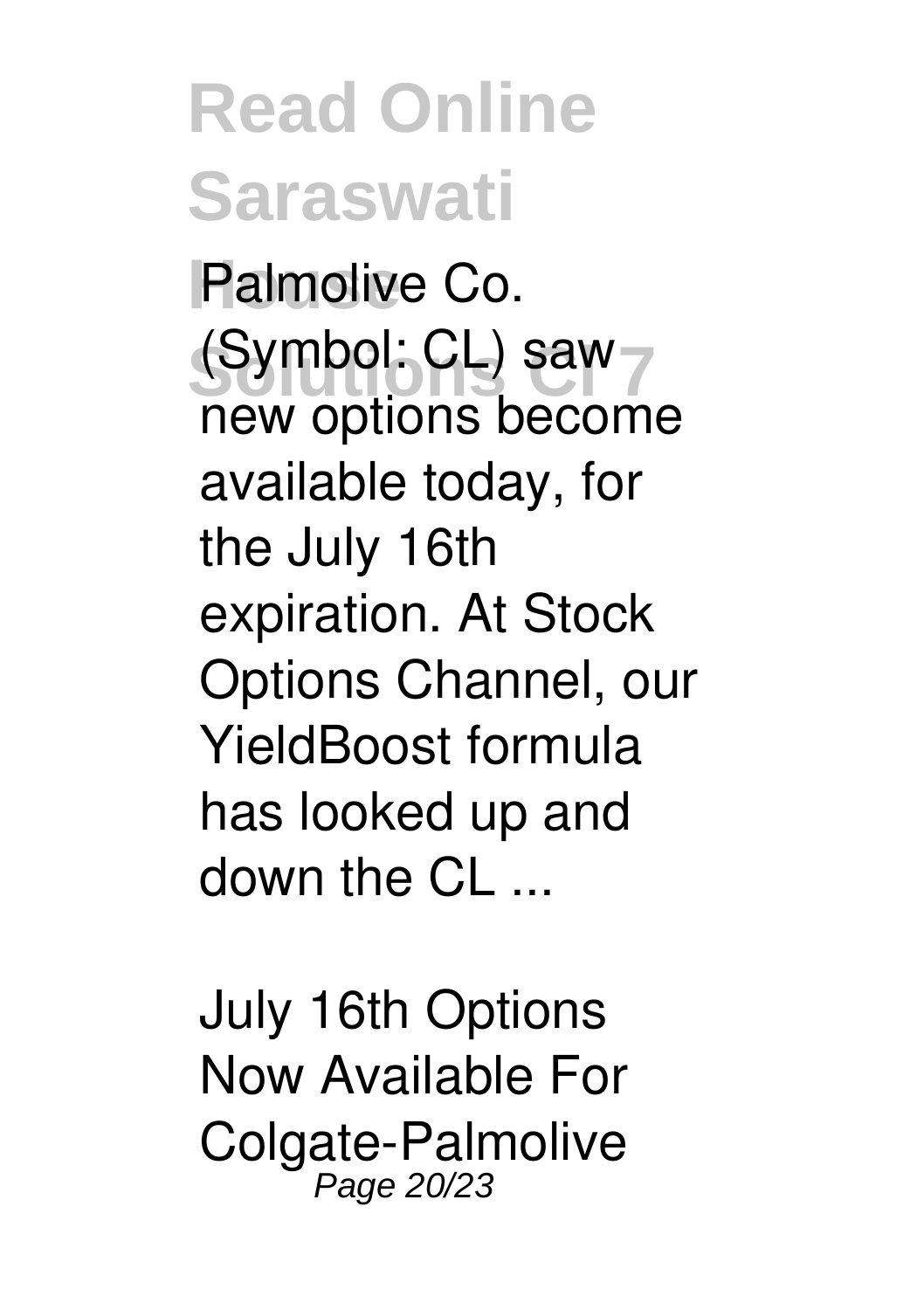**Read Online Saraswati House** *(CL)* **PORTO, Portugal** (AP) <sup>[]</sup> Christian Pulisic has become the first American man to play in a Champions League final. The Chelsea forward came on as a substitute in the 66th minute with the London club ...

*Pulisic 1st American* Page 21/23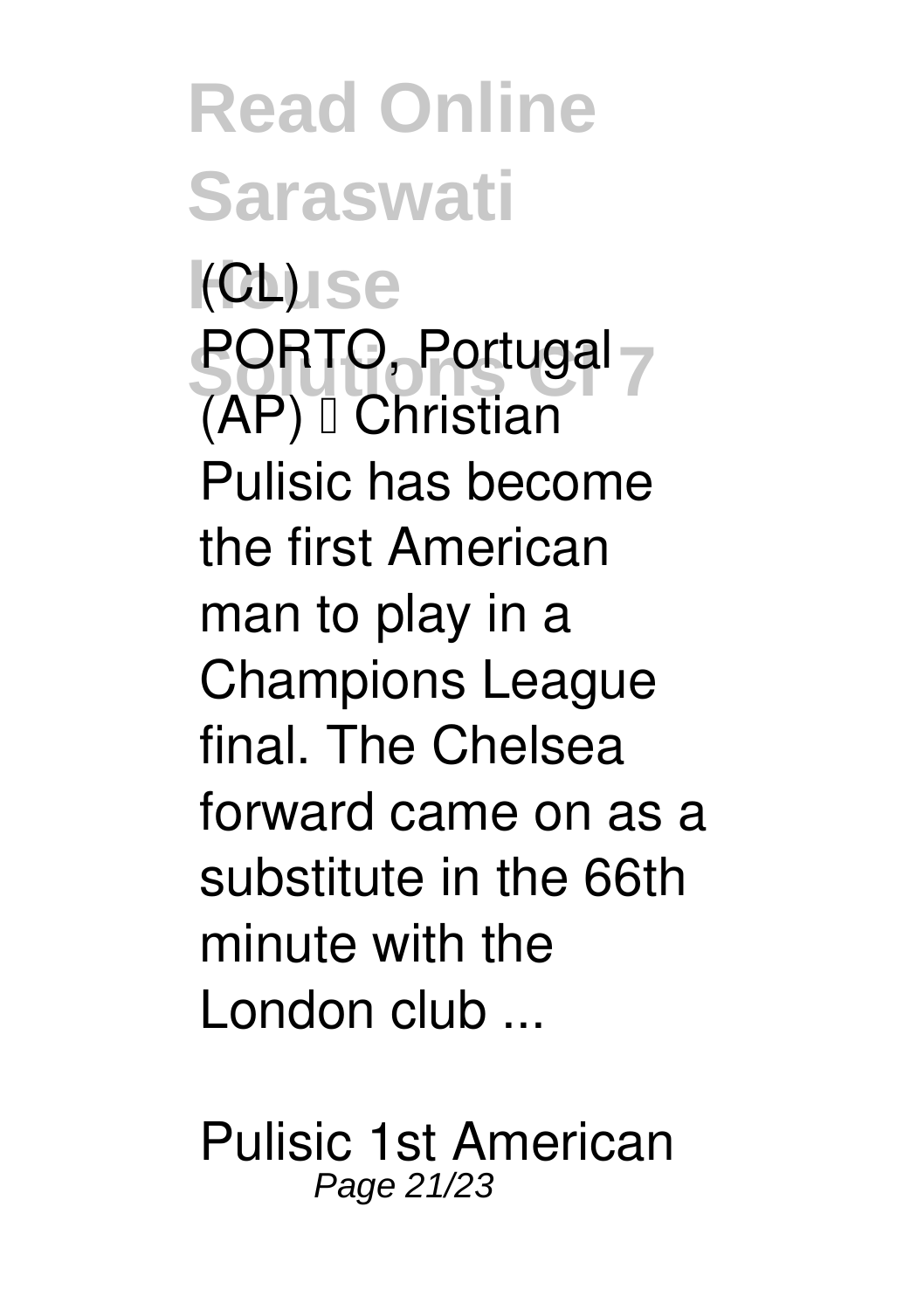**han to feature in CL Solutions Cl 7** *final* US House Speaker Nancy Pelosi on Tuesday called for a "diplomatic ...

"Hosting the Olympics has become the goto, proven solution for authoritarian regimes to whitewash their crimes, boost their image ...